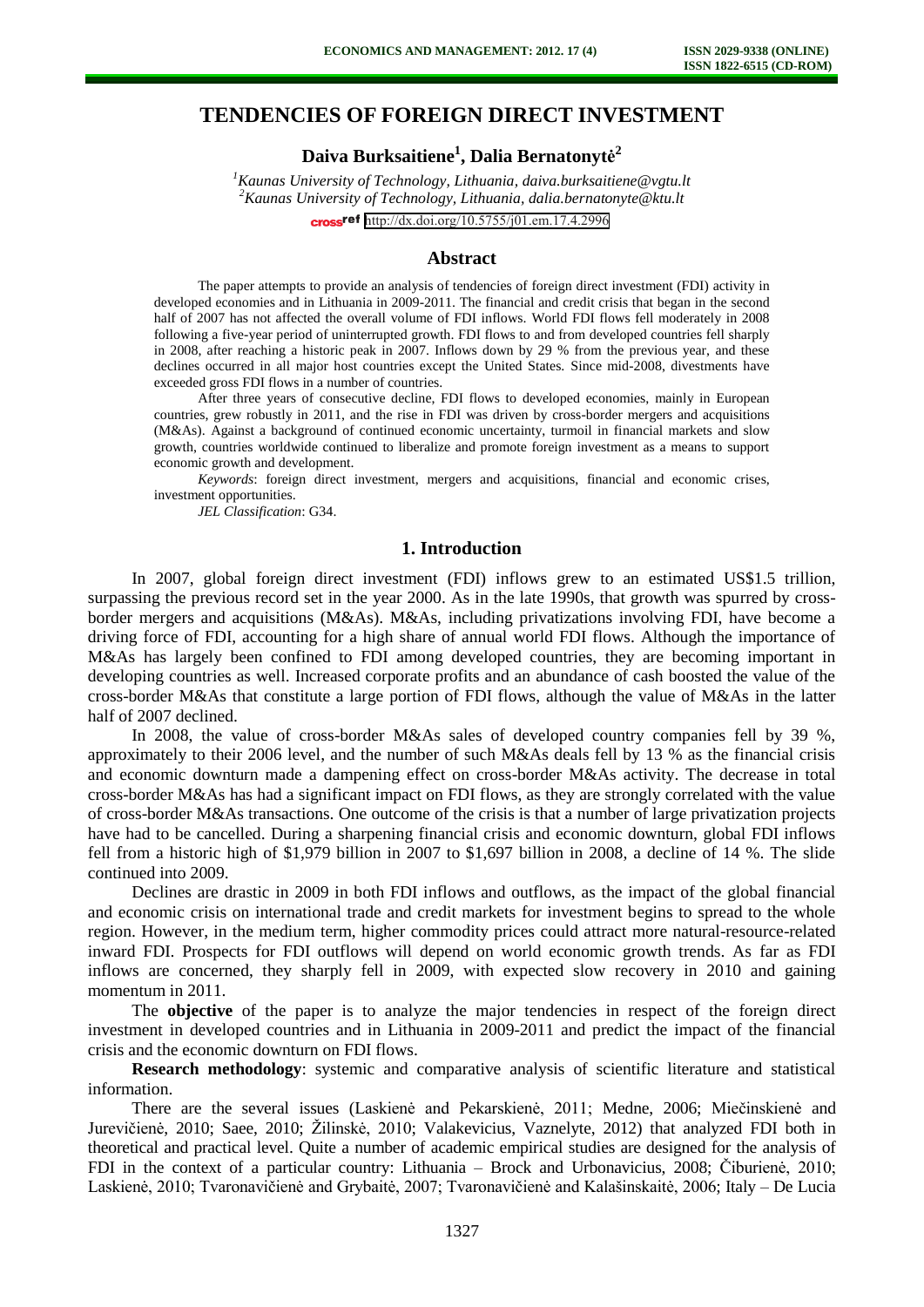*et al.* (2010); Ferragina *et al*. (2010); Imbriani *et al*. (2010); Pazienza and Vecchione (2009); Turkey – Dumludag (2009); Estonia – Vissak (2009); China – Zeng *et al*. (2009); Baltic States – Šečkutė and Tvaronavičius (2007); and GCC countries – Faras and Ghali (2009). Statistics on Lithuania is the source of statistical data.

#### **2. Activity of foreign direct investment**

During 2003–2007, FDI flows followed an upward trend, fuelled by steady world economic growth, ongoing liberalization in investment regimes and the implementation of large-scale internationalization strategies by a growing number of transnational corporations (TNCs). This led to an unprecedented level of FDI flows in 2007, with inflows reaching a historic record of \$1.9 trillion (UNCTAD, 2012).

The year 2008 marked the end of a growth cycle in international investment that started in 2004 and saw world FDI inflows reach a historic record of \$1.9 trillion in 2007. Due to the impact of the ongoing worldwide financial and economic crisis, FDI flows are estimated to have declined by 15 % in 2008.

The setback in FDI has particularly affected cross-border M&As, the value of which was in sharp decline in 2008 and early 2009 as compared to the previous year's historic high. It has also taken the form of a rising wave of divestments and restructurings. International greenfield investments were less impacted in 2008, but are likely to be increasingly affected in 2009 as a large number of new investment projects are presently being cancelled or postponed.

Among industries, FDI flows to financial services, automotive industries, building materials, intermediate goods and some consumption goods have been the most significantly affected in 2008. But the consequences of the crisis are quickly expanding to FDI in other activities, ranging from the primary sector to non-financial services. Practically all sectors have been affected by a decrease in cross-border M&A in 2008, with the exception of oil, mining and agri-food businesses. Rather new tendency is that there are more investments in companies that practice and report Corporate Social Responsibility (Ubius, Alas, 2012)

Inward FDI (as the equivalent of cross-border M&A sales) of the nine new EU member countries that did not participate in the EMU fell by 9 % in 2008. This was a much smaller rate of decline than that of inflows into the EU-15 countries (UNCTAD, 2009). Inward FDI flows to the group in 2008 were unevenly distributed: the Czech Republic, Hungary*,* Romania and Slovakia saw an increase in inflows that was more than offset by the decrease in flows to the Bulgaria, Estonia, Latvia, Lithuania and Poland. Four countries together accounted for the lion's share (77 %) of the group's total inflows: Poland (\$16.5 billion), Romania (\$13.3 billion), the Czech Republic (\$10.7 billion) and Bulgaria (\$9.2 billion). Despite the fact that the automotive industry has been the key driver of strong FDI inflows to the new EU member countries, the decline in euro zone car sales since the last quarter of 2008 has disclosed revealed the region's vulnerability on account of its serious reliance on the industry.

Global FDI flows exceeded the pre-crisis average in 2011, reaching \$1.5 trillion despite turmoil in the global economy. However, they still remained some 23 % below their 2007 peak. Global FDI inflows rose 16 % in 2011, surpassing the 2005–2007 pre-crisis level for the first time, despite the continuing effects of the global financial and economic crisis of 2008–2009 and the ongoing sovereign debt crises. This increase occurred against a background of higher profits of TNCs and relatively high economic growth in developing countries during the year.

According to UNCTAD (2012), after three years of consecutive decline, FDI flows to developed economies, mainly in European countries, grew robustly in 2011 (reaching an estimate US\$753 billion, 18 % up from 2010), and the rise in FDI was driven by cross-border M&As which in most cases appear to be driven by corporate restructuring, stabilization and rationalization of their operations, improving their capital usage and reducing the costs.

Outflows from Europe were slightly up despite a 67 % fall in cross-border M&A deals carried out by European TNCs. In some countries, outflows were mostly driven by a revival of intra-company financing to affiliates located abroad. In contrast, outflows from the United Kingdom, traditionally one of the largest investor countries, continued to suffer in 2010, reaching a level last seen in 1993, as parent firms withdrew or were paid back loans from their affiliates in order to strengthen their balance sheets at home. Outflows from the United States rose significantly (by 31 %) in 2010, mainly due to higher equity investments abroad (cross-border M&A deals by United States firms more than doubled in 2010) and reinvested earnings. Japanese outward FDI dropped by 24 % as declining intra-company loans and reinvested earnings overwhelmed a near doubling of cross-border M&As.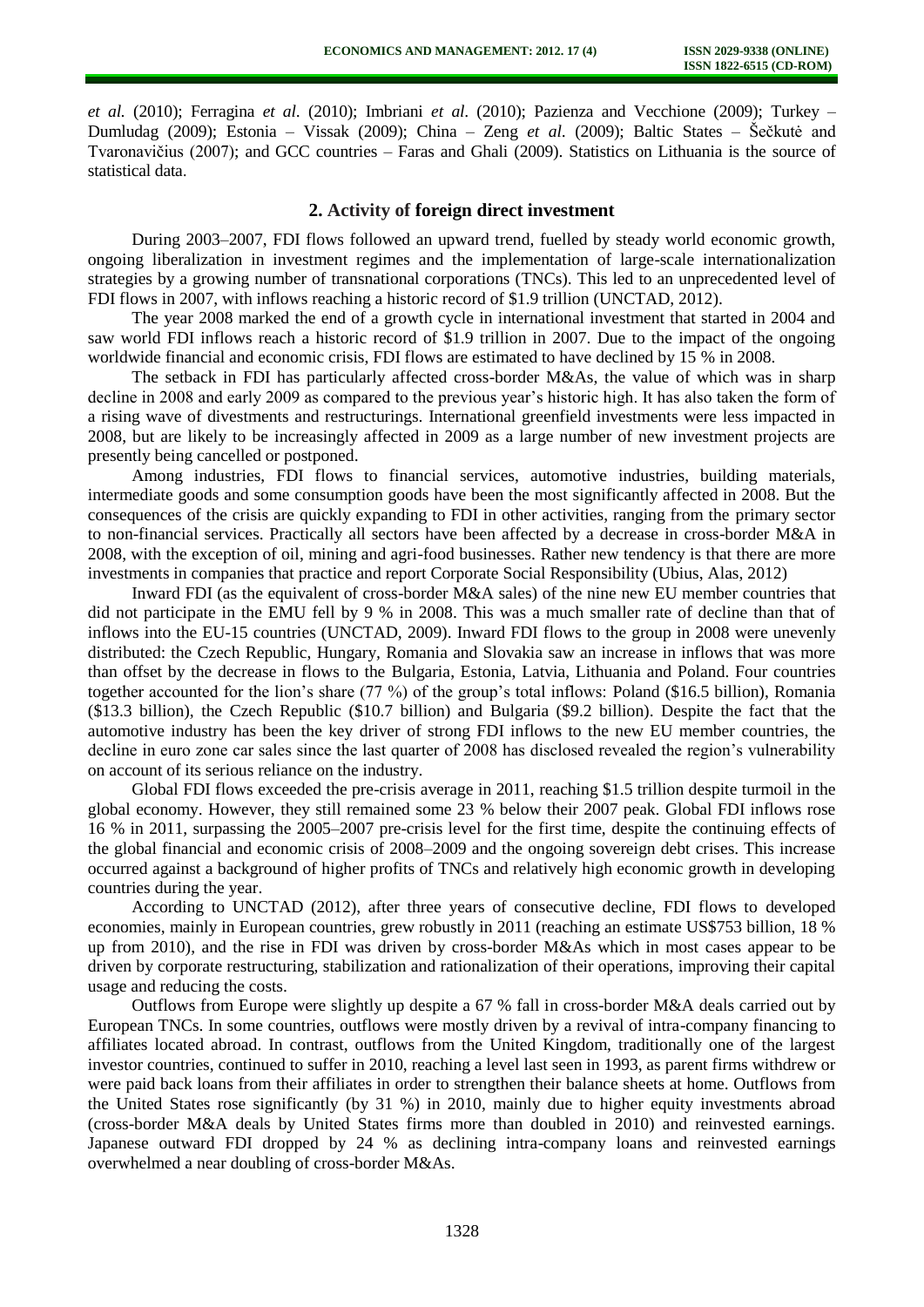However, these general trends were not shared equally by all developed countries. For example, FDI in Greece and Germany was down, but up in Italy and France. The differences also manifested themselves among different FDI components.

Cross-border M&As rose 53 % in 2011 to \$526 billion, spurred by a rise in the number of megadeals (those with a value over \$3 billion), to 62 in 2011, up from 44 in 2010. This reflects both the growing value of assets on stock markets and the increased financial capacity of buyers to carry out such operations. Greenfield investment projects, which had declined in value terms for two straight years, held steady in 2011 at \$904 billion. Developing and transition economies continued to host more than two thirds of the total value of greenfield investments in 2011. Although the growth in global FDI flows in 2011 was driven in large part by cross-border M&As, the total project value of greenfield investments remains significantly higher than that of cross-border M&As, as has been the case since the financial crisis.

FDI flows rose in all three sectors of production (primary, manufacturing and services), according to FDI projects data (comprising cross-border M&As and greenfield investments). Services-sector FDI rebounded in 2011 after falling sharply in 2009 and 2010, to reach some \$570 billion. Primary sector investment also reversed the negative trend of the previous two years, at \$200 billion. The share of both sectors rose slightly at the expense of manufacturing. Overall, the top five industries contributing to the rise in FDI projects were extractive industries (mining, quarrying and petroleum), chemicals, utilities (electricity, gas and water), transportation and communications, and other services (largely driven by oil and gas field services).

## **3. Foreign direct investment: evidence from Lithuania**

The cumulative FDI in Lithuania by investing countries in 2009-2011 is showed in table 1.

|                    | 2009               |          | 2010               |          | 2011               |          |
|--------------------|--------------------|----------|--------------------|----------|--------------------|----------|
|                    | <b>LTL</b> million | per cent | <b>LTL</b> million | per cent | <b>LTL</b> million | per cent |
| <b>Total</b>       | 33 695.86          | 100.0    | 35 553.05          | 100.0    | 37 159.93          | 100.0    |
| Sweden             | 3 942.11           | 11.7     | 3 149.56           | 8.9      | 5 741.13           | 15.4     |
| Poland             | 3 560.93           | 10.6     | 4 0 5 4 8 9        | 11.4     | 4 2 8 3 . 1 5      | 11.5     |
| Germany            | 3 4 4 5 . 9 5      | 10.2     | 3 903.97           | 11.0     | 3 873.04           | 10.4     |
| <b>Netherlands</b> | 2 3 1 1 .26        | 6.9      | 3 1 2 0 . 3 6      | 8.8      | 3 272.52           | 8.8      |
| Russia             | 2 150.01           | 6.4      | 2 901.69           | 8.2      | 2438.28            | 6.6      |
| Norway             | 1 242.20           | 3.7      | 1 1 8 6 . 3 5      | 3.3      | 2 000.73           | 5.4      |
| Finland            | 1 593.70           | 4.7      | 1 702.04           | 4.8      | 1 960.00           | 5.3      |
| Denmark            | 3 3 5 6 6 1        | 10.0     | 3 690.83           | 10.3     | 1 782.21           | 4.8      |
| Estonia            | 2498.13            | 7.4      | 2 181.03           | 6.1      | 1 677.55           | 4.5      |
| Canada             |                    |          | 210.50             | 0.6      | 1 340.71           | 3.6      |
| Cyprus             |                    |          | 1 0 98.15          | 3.1      | 1 103.51           | 3.0      |
| Latvia             | 1 421.26           | 4.2      | 1 3 6 4 . 4 7      | 3.8      | 1 0 74 .04         | 2.9      |
| Other              | 8 173.70           | 24.2     | 6 9 8 9.21         | 19.7     | 6 613.06           | 17.8     |

**Table 1**. Cumulative foreign direct investment in Lithuania by investing countries

*Source:* Statistics Lithuania

In 2011, cumulative FDI in Lithuania amounted to LTL 37 159.93 million (EUR 10 762.26 million). Over 2011, they increased by LTL 1606.88 million (4.5 %). FDI per capita amounted to LTL 11 615 (EUR 3 364) (in 2010 – LTL 10 958; EUR 3 174). The increase in cumulative FDI was determined by the share capital inflow and reinvestment.

The largest investment was made by Swedish investors – by LTL 5 741.13 million (15.4 %), Polish – LTL 4 283.15 million (11.5 %), German – LTL 3 873.04 million (10.4 %), Dutch – LTL 3 272.52 million (8.8 %), Russian – LTL 2 438.28 million (6.6 %), and Norwegian – LTL 2 000.73 million (5.4 % of the total FDI). Cumulative FDI in Lithuania from EU27 countries amounted to LTL 27 957.4 million (75.2 % of the total FDI), from CIS countries – LTL 2 656.5 million (7.1 %).

In 2010, cumulative FDI in Lithuania amounted to LTL 35 553.05 million (EUR 10 296.88 million). Over the year, they increased by LTL 1 857.19 million (5.5 %). FDI per capita amounted to LTL 10 817 (EUR 3 133) on average (in 2009, LTL 10 122; EUR 2 932). The increase in cumulative FDI was determined by the FDI inflow from other capital, i. e. loans obtained from foreign direct investors.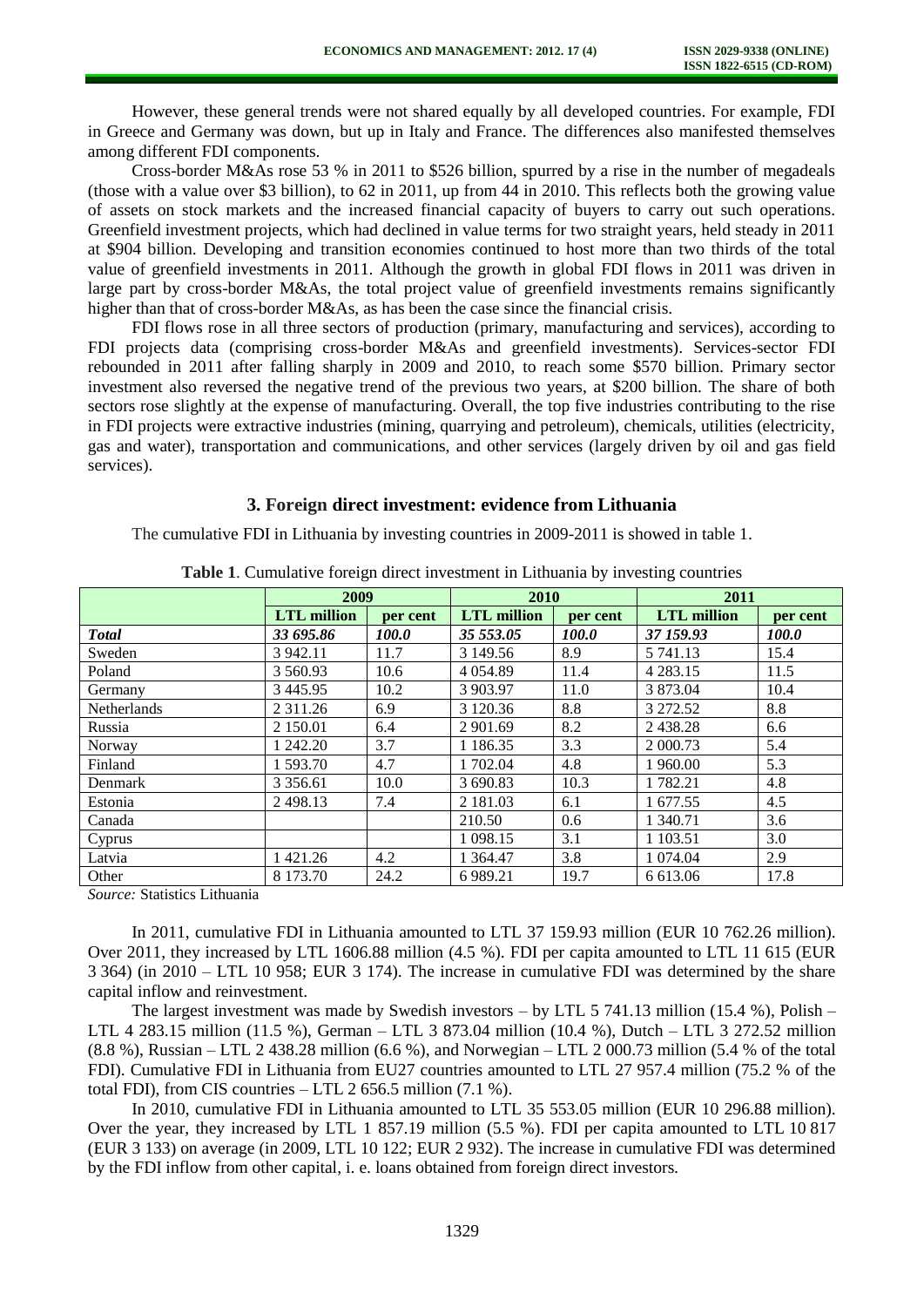The largest investment was made by Polish investors – LTL 4 054.89 million (11.4 % of total FDI), German – LTL 3 903.97 million (11.0 %), Danish – LTL 3 690.83 million (10.3 %), Swedish – LTL 3 149.56 million (8.9 %), Dutch – LTL 3 120.36 million (8.8 %), Russian – LTL 2 901.69 million (8.2 %), and Estonian – LTL 2 181.03 million (6.1 %). FDI in Lithuania from EU27 countries amounted to LTL 27 329.7 million (77.9 % of total FDI), from CIS countries – LTL 3 094.6 million (8.8 %).

In 2009, cumulative FDI in Lithuania amounted to LTL 33 695.86 million (EUR 9 759 million). The largest investment was made by Swedish investors – LTL 3 942.11 million (11.7 % of total FDI), Polish – LTL 3 560.93 million (10.6 %), German – LTL 3 445.95 million (10.2 %), Danish – LTL 3 356.61 million (10.0 %), Estonian – LTL 2 498.13 million (7.4 %), Dutch – LTL 2 311.26 million (6.9 %), and Russian – LTL 2 150.01 million (6.4 %).

Statistics Lithuania informs that FDI as of 1 January 2009 made LTL 31.48 billion, i. e. by 11.3 % less than as of 1 January 2008 (LTL 35.50 billion). Per capita FDI made LTL 9.4 thousand (as of 1 January 2008 – LTL 10.5 thousand). The decrease in FDI was conditioned by a decrease in share prices and reinvestment, although FDI in the share capital and other capital increased. The largest investment was made by Swedish – LTL 5.30 billion (16.8 % of total FDI), German – LTL 3.17 billion (10.1 %), Danish – LTL 2.75 billion (8.7 %), Estonian – LTL 2.40 billion (7.6 %), Dutch – LTL 2.11 billion (6.7 %), and Latvian – LTL 1.95 billion (6.2 %) investors. Direct investment from EU27 countries made LTL 25.57 billion (81.2 % of total FDI), from CIS countries – LTL 1.85 billion (5.9 %).

The cumulative FDI in Lithuania by economic activity in 2009-2011 is showed in table 2.

|                                                                                                                  | 2009               |              | 2010               |              | 2011               |              |
|------------------------------------------------------------------------------------------------------------------|--------------------|--------------|--------------------|--------------|--------------------|--------------|
|                                                                                                                  | <b>LTL</b> million | per cent     | <b>LTL</b> million | per cent     | <b>LTL</b> million | per cent     |
| <b>T</b> otal                                                                                                    | 33 695.86          | <i>100.0</i> | 35 553.05          | <i>100.0</i> | 37 159.93          | <i>100.0</i> |
| Agriculture, forestry and<br>fishing                                                                             | 303.04             | 0.9          | 318.71             | 0.9          | 351.47             | 0.9          |
| Mining and quarrying                                                                                             | 71.74              | 0.2          | 164.02             | 0.5          | 188.22             | 0.5          |
| Manufacturing                                                                                                    | 8 9 1 9.98         | 26.5         | 9 9 4 2.20         | 28.0         | 11 069.57          | 29.8         |
| Electricity, gas, steam and<br>air conditioning supply                                                           | 2 652.90           | 7.9          | 3 0 77.51          | 8.6          | 2 8 3 7 . 1 1      | 7.6          |
| Construction                                                                                                     | 1 033.76           | 3.1          | 1 070.95           | 3.0          | 1 059.07           | 2.9          |
| Wholesale and retail trade;<br>repair of motor vehicles<br>and motorcycles                                       | 4 4 9 8.23         | 13.3         | 4 756.12           | 13.4         | 5 003.31           | 13.5         |
| Transport and storage                                                                                            | 676.08             | 2.0          | 778.92             | 2.2          | 864.02             | 2.3          |
| Information and<br>communication                                                                                 | 4 3 2 4 . 6 7      | 12.8         | 3 799.14           | 10.7         | 3 4 4 9 4 8        | 9.3          |
| Financial and insurance<br>activities                                                                            | 4 9 26.67          | 14.6         | 4 4 1 0 . 6 3      | 12.4         | 5 263.17           | 14.2         |
| Real estate activities                                                                                           | 3771.86            | 11.2         | 4 4 2 4 .20        | 12.4         | 4 174.00           | 11.2         |
| Other activities                                                                                                 | 1838.51            | 5.5          | 2 123.07           | 6.0          | 2 121.51           | 5.7          |
| Purchase and sale of real<br>estate<br>$\alpha$ and $\alpha$ and $\alpha$ and $\alpha$ and $\alpha$ and $\alpha$ | 678.42             | 2.0          | 687.58             | 1.9          | 779.00             | 2.1          |

| Table 2. Cumulative foreign direct investment in Lithuania by economic activity |  |  |  |  |
|---------------------------------------------------------------------------------|--|--|--|--|
|---------------------------------------------------------------------------------|--|--|--|--|

*Source:* Statistics Lithuania

In 2011, the largest investment was made in manufacturing  $-29.8$ %, financial and insurance activities – 14.2 %, wholesale and retail trade; repair of motor vehicles and motorcycles – 13.5 %, real estate activities  $-11.2$  %, information and communication activities  $-9.3$  % of the total FDI. In manufacturing, the largest investment was made in the manufacturing of refined petroleum products and chemicals and chemical products – LTL 5 311.9, EUR 1 538.4, million (48 % of the total FDI in manufacturing), basic pharmaceutical products and pharmaceutical preparations – LTL 1 401.1, EUR 405.8, million (12.7 %), and food products, beverages and tobacco products – LTL 1 397.4, EUR 404.7, million (12.6 %).

In 2010, the largest investment was made in manufacturing  $-28.0$  %, wholesale and retail trade; repair of motor vehicles and motorcycles  $-13.4\%$ , financial and insurance activities  $-12.4\%$ , real estate activities  $-12.4$  %, and information and communication  $-10.7$  % of total FDI. In manufacturing, the largest investment was made in the production of refined petroleum products and chemicals and chemical products –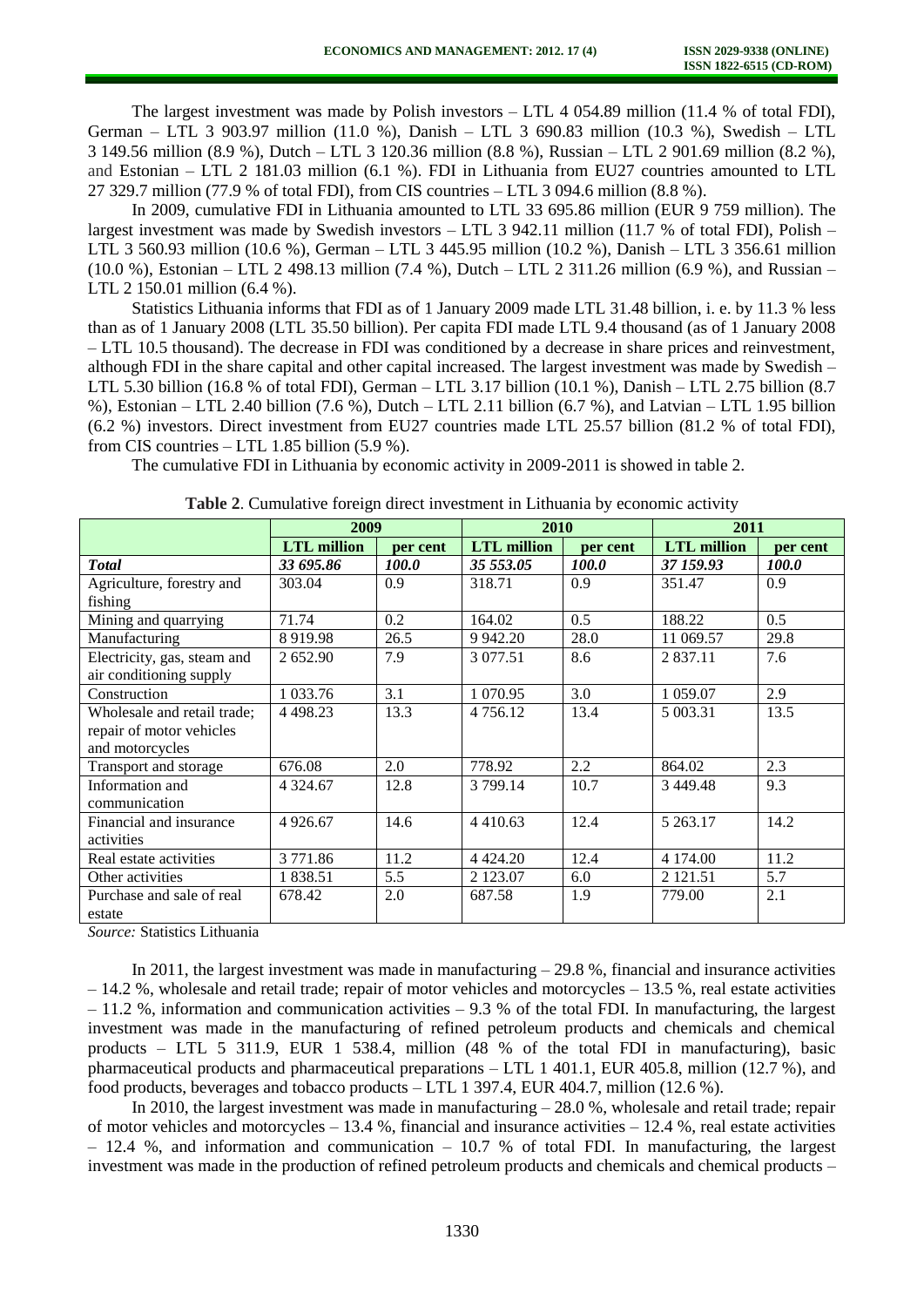LTL 5 399.4, EUR 1 563.8, million (53.7 % of total FDI in manufacturing), food products, beverages and tobacco products – LTL 1 410.4, EUR 408.5 million  $(14\%)$ .

In 2009, the largest investment was made in manufacturing  $-26.5$ %, financial and insurance activities – 14.6 %, wholesale and retail trade; repair of motor vehicles and motorcycles – 13.3 %, information and communication  $-12.8$  %, and real estate activities  $-11.2$  % of total FDI.

In 1 January 2009, the largest investment was made in manufacturing  $-23.3$  %, real estate, renting and business activities – 16.3 %, financial intermediation – 15.6 %, transport, storage and communications – 14.4 %, wholesale and retail trade – 14.1 %, electricity, gas and water supply – 7.5 % of total FDI.

The decrease in direct investment from Denmark and Russia conditioned a decrease in FDI in manufacturing, electricity, gas and water supply and financial intermediation enterprises. Direct investment from Poland decreased after the share capital of the joint-stock company Mažeikių nafta was recalculated from the market to nominal price.

In 2008, the most considerable increase was observed for FDI in real estate, renting and business activities, agriculture, forestry, fishery, hotels and restaurants, construction enterprises. In manufacturing, the largest investment was made in the manufacture of petroleum and chemical products – LTL 2.69, EUR 0.78, billion (36.7 % of total investment in manufacturing), food products, beverages and tobacco – LTL 1.55, EUR 0.45, billion (21.2 %).

## **4. Conclusions**

- Global FDI inflows rose in 2011 by 17 %, to US \$1.5 trillion, surpassing their pre-crisis average, despite turmoil in the global economy. The rise of FDI was widespread, including all three major groups of economies − developed, developing and transition − though the reasons for this increase differed across the globe. During 2011, many countries continued to implement policy changes aimed at further liberalizing and facilitating FDI entry and operations, but also introduced new measures regulating FDI. As data from cross-border M&As and greenfield investment projects suggest, FDI flows are expected to slow down in the fourth quarter of 2011.
- FDI flows to developed countries also rose by 18 %, but the growth was largely due to cross-border M&As, not the much-needed investment in productive assets through greenfield investment projects. Moreover, part of the M&A deals appear to be driven by corporate restructurings and a focus on core activities, especially in Europe.
- Preliminary results of the UNCTAD World Investment Prospects Survey 2009–2011 (WIPS) confirm this: some four fifths of TNCs surveyed expressed the view that there were negative impacts of the financial crisis and the economic downturn on their international investment plans. Medium-term FDI prospects are more difficult to assess, due to the exceptional magnitude of the present crisis and to the fact that it could lead to major structural changes in the world economy. Nevertheless, some favourable factors for FDI growth are still at work, some of which are even a consequence of the crisis itself. Driving forces such as investment opportunities triggered by cheap asset prices and industry restructuring, large amounts of financial resources available in a number of emerging countries, quick expansion of new activities such as new energies and environment-related industries and a resilient trend in the internationalization of companies will presumably trigger, sooner or later, a new pickup in FDI flows.
- A resurgence in economic uncertainty and the possibility of lower growth rates in major emerging markets risks undercutting this favourable trend in 2012. UNCTAD predicts the growth rate of FDI will slow in 2012, with flows leveling off at about \$1.6 trillion, the midpoint of a range. Leading indicators are suggestive of this trend, with the value of both cross-border M&As and greenfield investments retreating in the first five months of 2012. Weak levels of M&A announcements also suggest sluggish FDI flows in the later part of the year.
- Based on the current prospects of underlying factors, such as GDP growth and cash holdings by TNCs, UNCTAD estimates that FDI flows will rise moderately in 2012. However, the fragility of the world economy, with growth tempered by the debt crisis, the uncertainties surrounding the future of the euro and rising financial market turbulence, will have an impact on FDI flows in 2012. Both cross-border M&As and greenfield investments slipped in the last quarter of 2011. M&A announcements continue to be weak, suggesting that equity investment − part of FDI flows − will slow down in 2012, especially in developed countries. All these factors indicate that the risks and uncertainties for further FDI growth in 2012 remain in place.